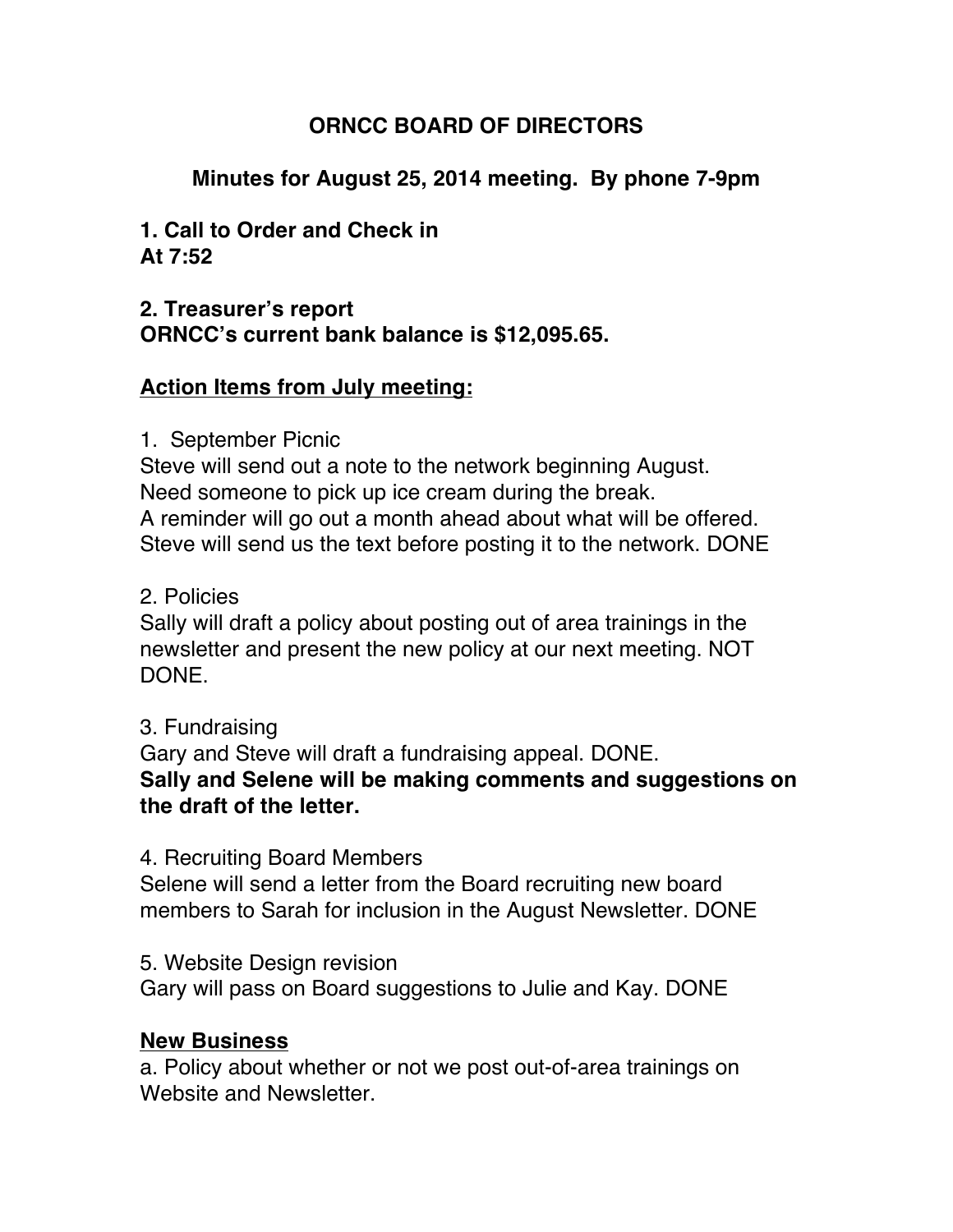*Sally will draft language for policies* **re posting events to the newsletter and website.**

*If Oregon trainer offering something outside of OR that would go in Out of Area.*

*A certified trainer living in Oregon, they could post under out of area trainings.*

*We will have a disclaimer that we're not endorsing anyone whether trainers or not.*

*Trainings that we think Oregon peeps would be interested in though the training is out of the area. those could be listed under Out of Area Trainings on Education Page on Website and also in Newsletter.*

*The Bulletin Board is a place to post whatever is of value to NVC practitioners that is not directly NVC Education.*

*Trainers who live outside of Oregon but feel an evetn would support the mission of ORNCC can post on the website.* 

*Trainings that are not directly NVC could be posted on the Community Bulletin Board on the new site.*

*NVC education page will have in state and out of state trainings***.**

b. Do we put links not directly related to NVC on website? Not discussed at this meeting.

c. Website Revision – See July 27 email ORNCC Designs r2 and further updates in August 12 email from Julie and Kay. *Gary will talk to Julie and Kay to make sure there is a way to indicate in area and out of area trainings.*

*Sally will sign off on new website designs.*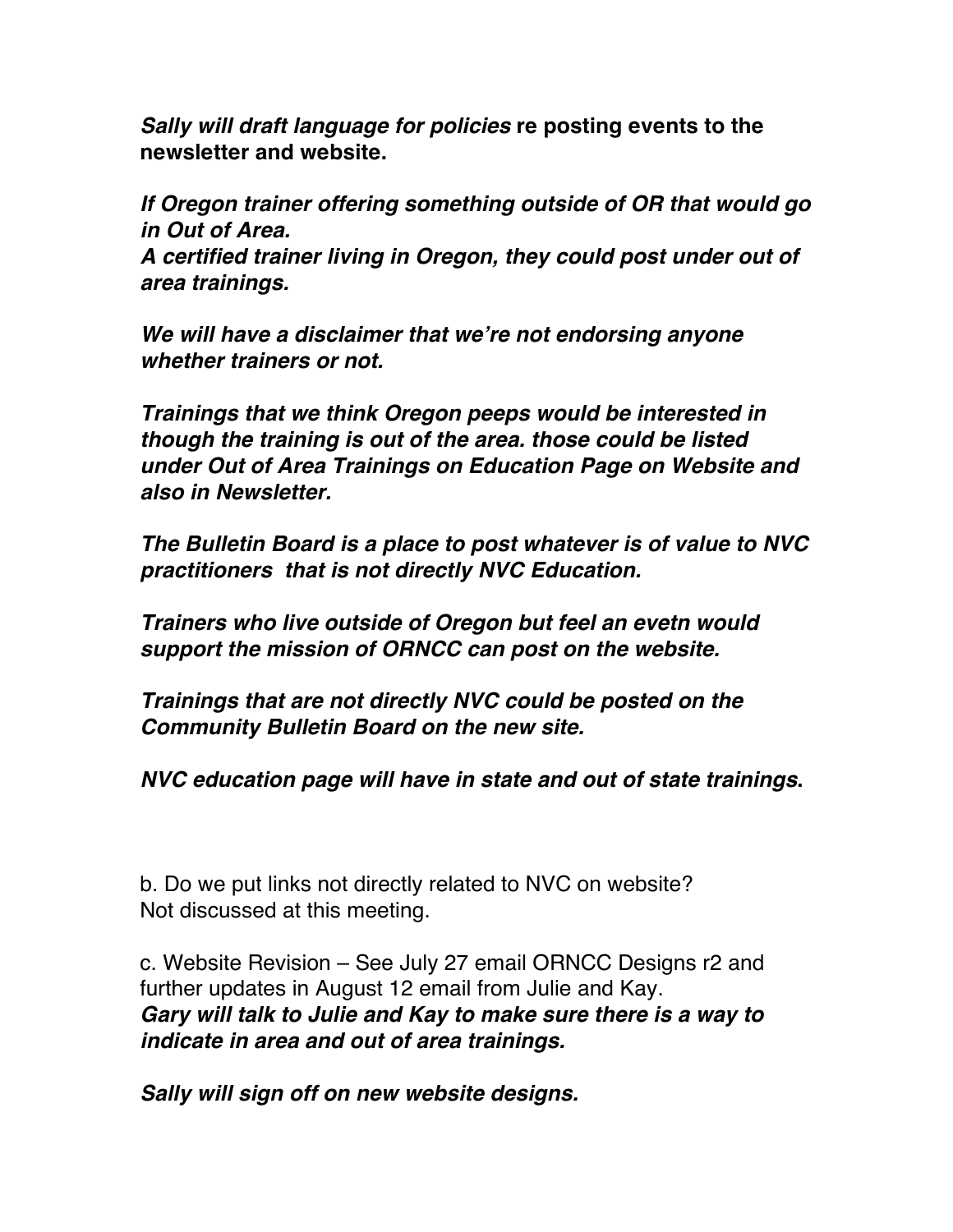# *Gary will get the document to Sally.*

d. Chuck Powers request re Ray Taylor's IndieGoGo campaign to gather support for a NVC project that may be of high interest to the ORNCC. His email sent to us August 7.

*Taylor's gathering resources to share NVC with underserved communities around the world.Wwe could give Taylor promotional space on the website so he could recruit people for his project which could be a growth opportunity for Oregonians to learn about and contribute to NVC practice in other parts of the world.*

*We would sort of endorse it and make the information available. We await a specific request about it.*

e. Links on website to songs and videos. Not discussed at this meeting.

f. How do we enliven the language for text in the new website? Gary suggests certified trainers who have depth of understanding to write copy.

Not discussed at this meeting.

g. Salem Picnic

Steve:

*Volunteers will be organized by Tim. We'll buy cone as well as ice creams. Steve or Gary will bring clothesline and pins or clips. Will buy cardboard Steve will send Sarah an email about the facilitation of the day. Gary: Gary will bring a box to receive donations. Gary will be back up for facilitating. Gary will look for the Feedback Form and send to Sally* 

*electronically so she can print them. Sllyh: Sally will make announcements:*